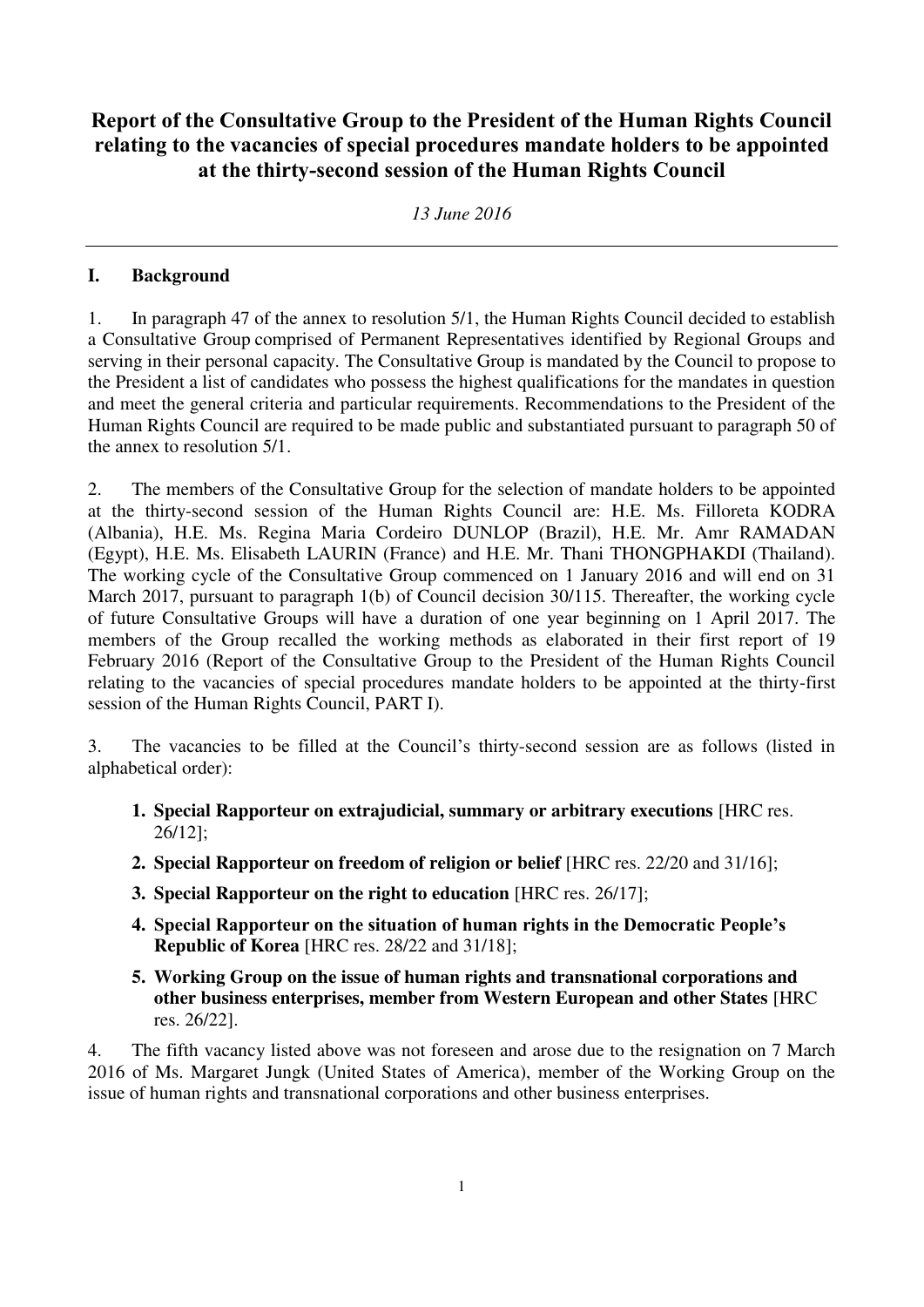#### **II. Process**

5. The Consultative Group held eight formal meetings, including with interpretation, on 27, 28 and 29 April, 17 May, 2 and 13 June 2016 to consider candidates for the aforementioned five vacancies.

6. Following its earlier decision to equally share the chairing function amongst the five members on a rotational basis, H.E. Mr. Amr RAMADAN (Egypt) chaired the meetings held by the Consultative Group in relation to the mandates of the Special Rapporteur on extrajudicial, summary or arbitrary executions and the Special Rapporteur on freedom of religion or belief, and H.E. Ms. Regina Maria Cordeiro DUNLOP (Brazil) chaired the meetings in relation to the mandates of the Special Rapporteur on the right to education, Special Rapporteur on the situation of human rights in the Democratic People's Republic of Korea and the Working Group on the issue of human rights and transnational corporations and other business enterprises (member from Western European and other States).

7. The application period for the submission of applications for four out of the five mandates was from 11 March to 14 April 2016. The application period for the submission of applications for the mandate of the Special Rapporteur on the situation of human rights in the Democratic People's Republic of Korea was from 11 March to 14 April 2016 and extended to 26 April 2016 due to the initially limited number of applications received.

8. The Consultative Group considered 66 individual applications of 63 candidates for the five aforementioned specific vacancies in accordance with the relevant paragraphs of Human Rights Council resolution 16/21. The applications were made public on the designated OHCHR web page<sup>1</sup> of special procedures as provided for in paragraph 22 (b) of the annex to Council resolution 16/21 (see annex I of this report).

9. Shortlisted candidates were able to request in advance and make use of interpretation in one of the six official languages of the United Nations during their telephone interviews, pursuant to the Statement by the President 29/1. Fluency in one of the two working languages of the United Nations (English and French) was also assessed by the members of the Consultative Group for all candidates who were interviewed.

10. The members of the Consultative Group took into full consideration the technical and objective requirements as stipulated in paragraphs  $39-41$ ,  $44-46$ ,  $48$ ,  $50-51<sup>2</sup>$  of the annex to Council resolution 5/1, Council decision 6/102 and paragraph 22 of Council resolution 16/21, and relevant Council resolutions establishing the specific mandates under consideration.

11. In accordance with established practice, it was decided that each member of the Consultative Group would individually rank and propose a list of candidates for each vacancy drawing on the written applications received, reflecting on their stated qualifications, relevant experience, expertise, independence, impartiality, personal integrity, objectivity, availability and motivation in compliance with relevant provisions of Human Rights Council resolution 5/1, decision 6/102, resolution 16/21

 $\overline{a}$ 

<sup>&</sup>lt;sup>1</sup> http://www.ohchr.org/EN/HRBodies/SP/Pages/HRC32.aspx

<sup>2</sup> As per paragraph 51 of the annex to Human Rights Council resolution 5/1. Letters from the Chair of the Coordination Committee of Special Procedures (dated respectively 27 January 2016 and 25 April 2016) and letter from the nongovernmental organization Business & Human Rights Resource Centre (dated 21 April 2016).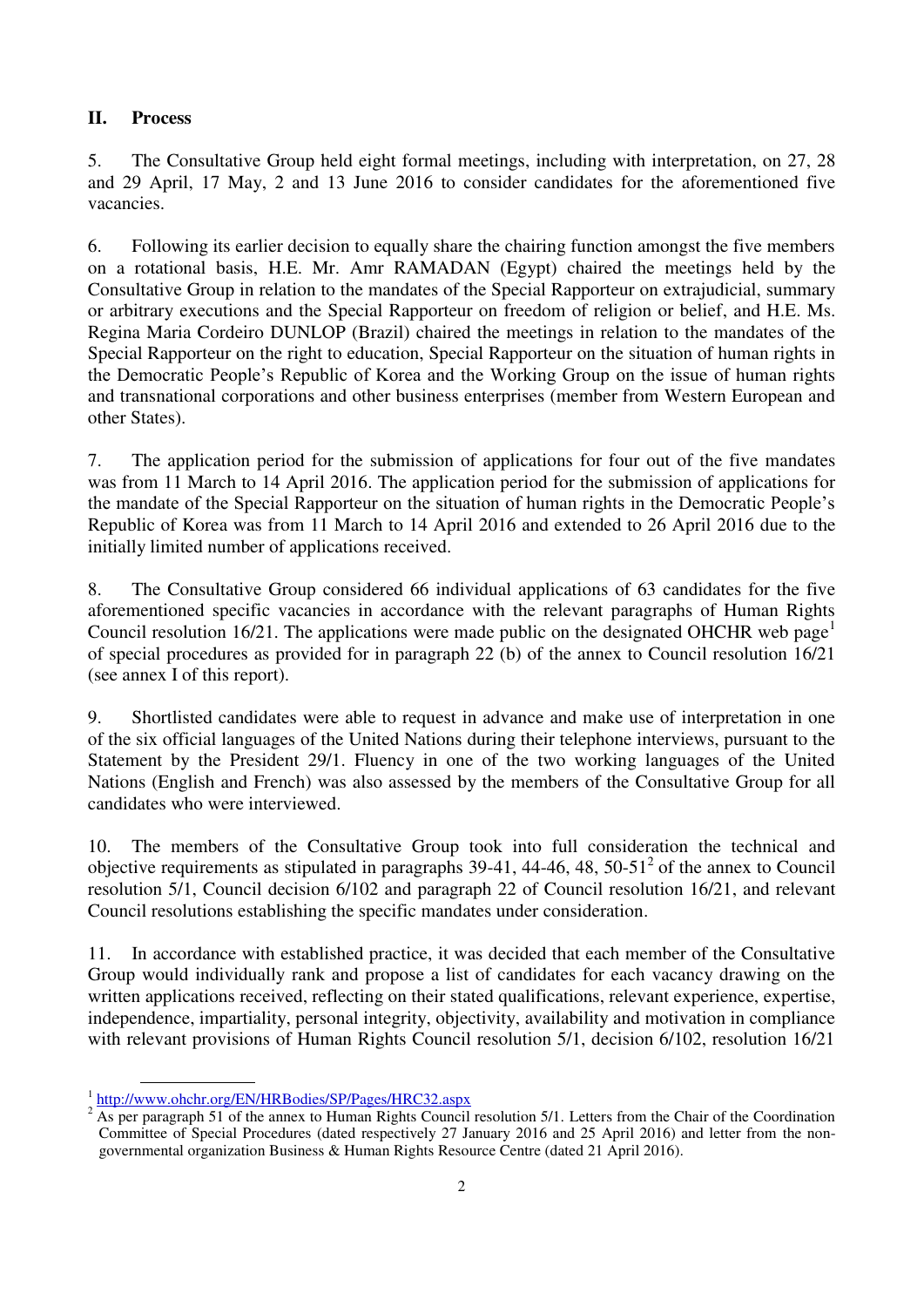and relevant Council resolutions establishing the specific mandates under consideration. As a result of this ranking exercise, a shortlist of candidates to be interviewed was established for these mandates.

12. The Group interviewed a total of 29 shortlisted candidates for the 5 aforementioned vacancies (see annex II of this report). These interviews occurred on 27, 28 and 29 April and 2 June 2016, pursuant to paragraph 22 (c) of the annex to Human Rights Council resolution 16/21. Each candidate was asked similar questions based on the relevant provisions of Council resolution 5/1, decision 6/102, resolution 16/21 and relevant Council resolutions establishing the specific mandates under consideration. All decisions of the Consultative Group were made unanimously.

#### **III. Candidates proposed by the Consultative Group to the President for the Special Rapporteur on extrajudicial, summary or arbitrary executions**

13. There were 16 eligible candidates for this vacancy. The Consultative Group interviewed six shortlisted candidates and decided to recommend the following three candidates as best qualified to fulfil the mandate, ranking them in the order of preference below. Given that two candidates received equal rating in the second position, the Group decided to recommend Mr. Melzer and Mr. Ratner in the second place, listing them alphabetically.

#### **1. Ms. Agnes CALLAMARD (France)**

### **2. Mr. Nils MELZER (Switzerland)**  and **Mr. Steven RATNER (United States of America)**

14. Ms. Callamard is the Director of Columbia University's Global Freedom of Expression initiative and is also the Special Adviser to the President of Columbia University in the United States of America. Ms. Callamard is an international human rights expert with extensive experience in human-rights standard setting, research, monitoring and investigation methodologies. She has conducted fact-finding missions in conflict areas. Her experience includes support to the Special Adviser on the Prevention of Genocide and provision of expert advice to United Nations entities, governments and non-governmental organizations. She was the Executive Director of the nongovernmental organization Article 19 based in London, United Kingdom of Great Britain and Northern Ireland. She has written and lectured to varied audiences including at side events of the Human Rights Council and the General Assembly. The Consultative Group noted the candidate's clear and innovative vision for the implementation of the mandate, and considered that her substantive knowledge and rich and diverse background could positively contribute to the normative content of the mandate.

15. Mr. Melzer holds the Human Rights Chair at the Geneva Academy of International Humanitarian Law and Human Rights in Switzerland. Mr. Melzer has expertise in international human rights law governing the use of force in law enforcement, counter-terrorism and armed conflict, and providing practice-oriented research and policy advice to Governments, international organizations and civil society. He wrote and lectured on issues that fall within the scope of the mandate. The Consultative Group noted that Mr. Melzer's previous experience as adviser to the Swiss Government can contribute to enhancing the engagement of the mandate with Member States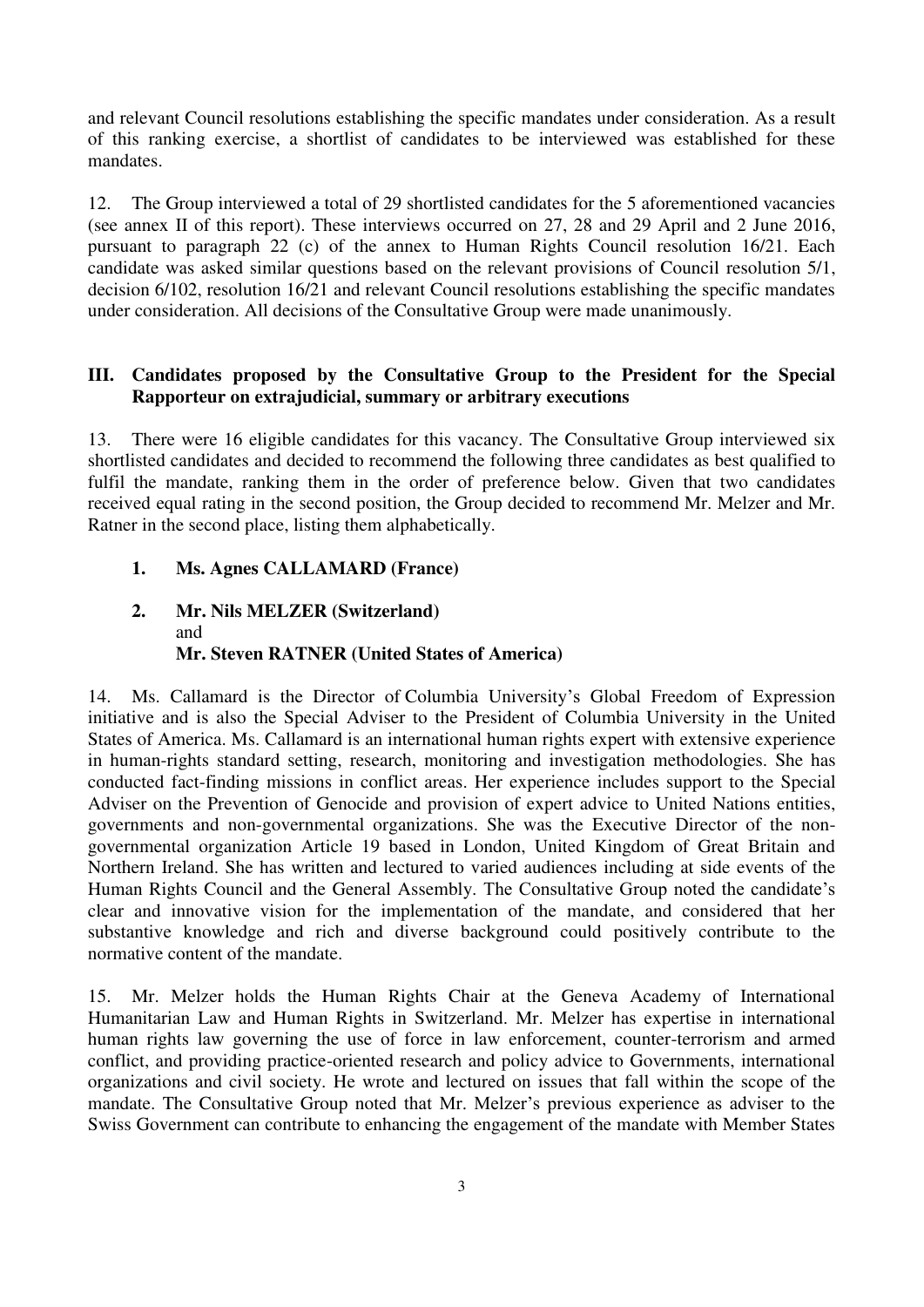through constructive dialogue. He clearly articulated possible priority areas and challenges that can impede the effective implementation of the mandate.

16. Mr. Ratner is Professor of Law at the University of Michigan Law School in the United States of America, and his teaching and research focuses on international human rights, humanitarian and criminal law, accountability for human rights atrocities and counter-terrorism strategies. Mr. Ratner's experience includes serving as expert on the Secretary-General's Panel of Experts on Accountability in Sri Lanka and Group of Experts on Cambodia, and consultancies with United Nations Department of Political Affairs, OSCE, the International Committee of the Red Cross, and the United States Department of State Advisory Committee on International Law. The Consultative Group noted Mr. Ratner's broad academic and professional experience and his engagement with a wide range of governmental actors and stakeholders.

### **IV. Candidates proposed by the Consultative Group to the President for the Special Rapporteur on freedom of religion or belief**

17. There were 10 eligible candidates for this vacancy. The Consultative Group interviewed seven shortlisted candidates and decided to recommend the following three candidates as best qualified to fulfil the mandate, ranking them in the order of preference below.

#### **1. Mr. Ahmed SHAHEED (Maldives)**

#### **2. Ms. Nazila GHANEA (United Kingdom of Great Britain and Northern Ireland)**

#### **3. Mr. Joseph GRIEBOSKI (United States of America)**

18. Mr. Shaheed is Lecturer in Human Rights in the School of Law and Human Rights Centre at the University of Essex in the United Kingdom of Great Britain and Northern Ireland and Chairperson of the Board of Trustees of the Universal Rights Group, a human rights think tank based in Geneva, Switzerland. As a former diplomat, lawmaker and Minister of Foreign Affairs of Maldives, Mr. Shaheed worked closely with the United Nations Country Team, OHCHR, the Commonwealth and non-governmental organizations to advance the implementation of human rights norms. During his career as a practitioner, academic and United Nations independent expert, Mr. Shaheed has advanced fundamental freedoms including freedom of religion or belief. Mr. Shaheed is the current Special Rapporteur on the situation of human rights in the Islamic Republic of Iran (appointed in June 2011 and could have served the maximum six-year term limit, up to June 2017). He clarified that if appointed he would resign from his current mandate and take steps to ensure the minimal interruption in the mandate's work. The Consultative Group noted Mr. Shaheed's extensive direct experience with the functioning of special procedures, his engagement with a variety of stakeholders at the international, regional and national levels, and clear vision of the mandate. Mr. Shaheed displayed clear understanding of the mandate: its objectives, priorities and means to address any possible challenges.

19. Ms. Ghanea is Associate Professor in International Human Rights Law at the University of Oxford in the United Kingdom of Great Britain and Northern Ireland. Ms. Ghanea has extensive academic, research and writing experience in international human rights law, with freedom of religion or belief as her specialization. She has contributed as an expert to the debate on the links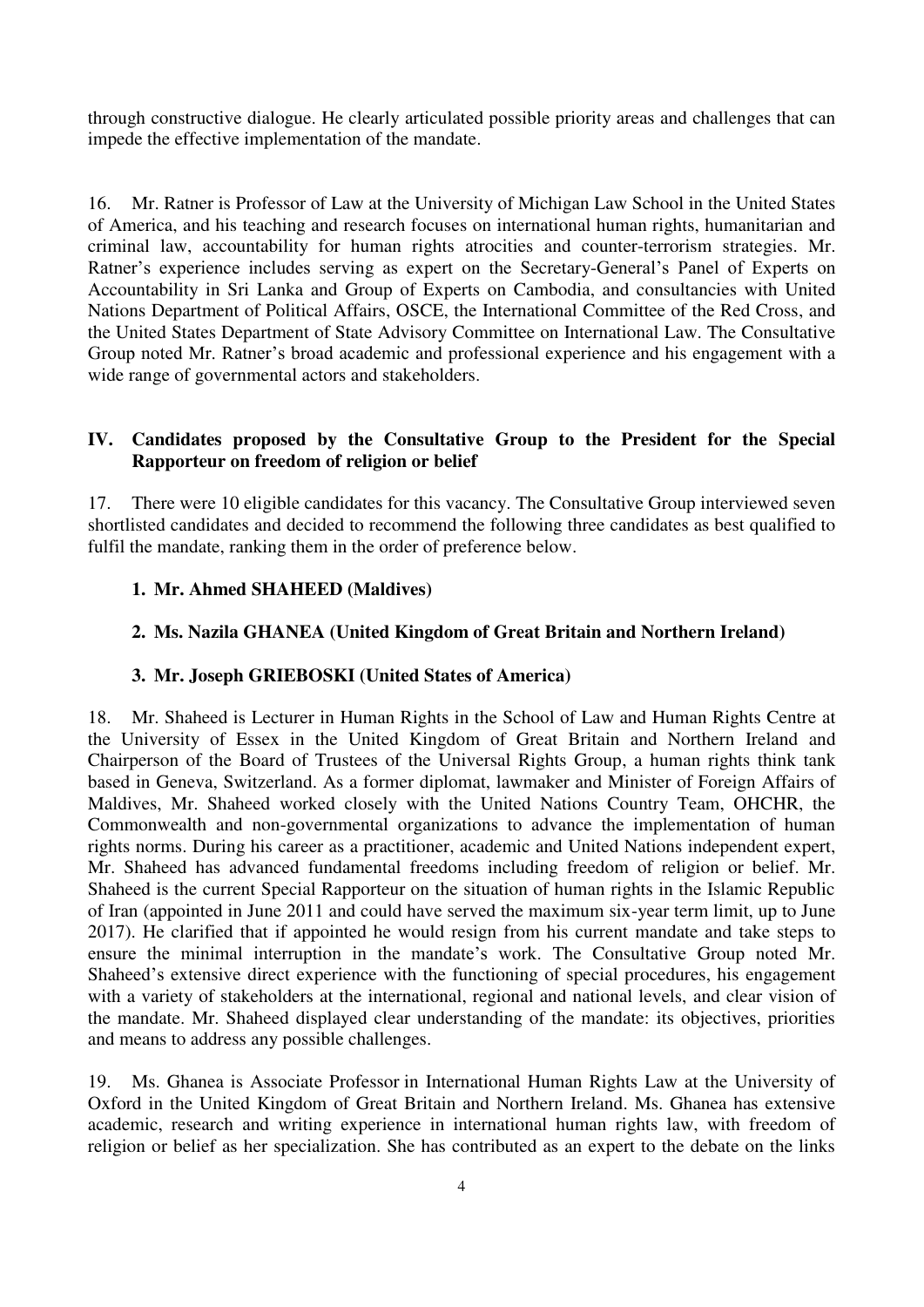between articles 19 and 20 of the International Covenant on Civil and Political Rights. She has carried out training, and provided expert advice to inter-governmental organizations, Governments and other stakeholders. She is an independent expert member of the Advisory Panel of Experts on Freedom of Religion or Belief of the OSCE, position she would be prepared to resign from if appointed to the mandate. The Consultative Group noted Ms. Ghanea's expertise in the area of the mandate and her clear articulation of objectives, challenges and possible new directions in the implementation of the mandate.

20. Mr. Joseph Grieboski is Chief Operating Officer and President of the consulting firm Grieboski Global Strategies based in Virginia, United States of America. He is the convener of the non-profit Interparliamentary Conference on Human Rights and Religious Freedom organised by the Institute on Religion and Public Policy based in Washington, D.C. He has engaged in religious freedom advocacy work with Governments and non-governmental organisations. The Consultative Group noted Mr. Grieboski's good academic and practical background of international human rights law and standards and practical experience in the area of the mandate.

### **V. Candidates proposed by the Consultative Group to the President for the Special Rapporteur on the right to education**

21. There were 13 eligible candidates for this vacancy. The Consultative Group interviewed five shortlisted candidates and decided to recommend the following three candidates as best qualified to fulfil the mandate, ranking them in the order of preference below.

#### **1. Ms. Koumbou BOLY (Burkina Faso)**

#### **2. Mr. Jan DE GROOF (Belgium)**

#### **3. Ms. Luisa RIBOLZI (Italy)**

22. Ms. Boly is a Visiting Professor at Nottingham University, where she is working on a comparative study between Burkina Faso and the United Kingdom of Great Britain and Northern Ireland on the effectiveness of the right to education, with a focus on lifelong learning. She served as the Minister of National Education and Literacy of Burkina Faso and was the Africa Coordinator of the Working Group on Non-Formal Education at the Association for the Development of Education in Africa, hosted by the African Development Bank in Abidjan, Côte d'Ivoire. Ms. Boly worked closely with the African Union, UNESCO, the World Bank and the Swiss Agency for Development and Cooperation in Burkina Faso engaging with different stakeholders in the development of educational policy, global literacy and fund mobilization. The Consultative Group noted Ms. Boly's long career as an educator in her country, her focus on education for girls and on the equal access to education for marginalised groups, and her results-oriented approach to the realization of the right to education for all.

23. Mr. De Groof is a Professor of European Interdisciplinary Studies at the College of Europe, in Bruges in Belgium and Professor at the TIAS School for Business and Society at the University of Tilburg in the Netherlands. Since 2010, he has been the holder of the College of Europe UNESCO Chair "Right to Education", which promotes an integrated system of research, training, information and documentation in the fields of the right to education. He served as UNESCO Chargé de mission with the task to promote the right to education globally, and to provide practical support to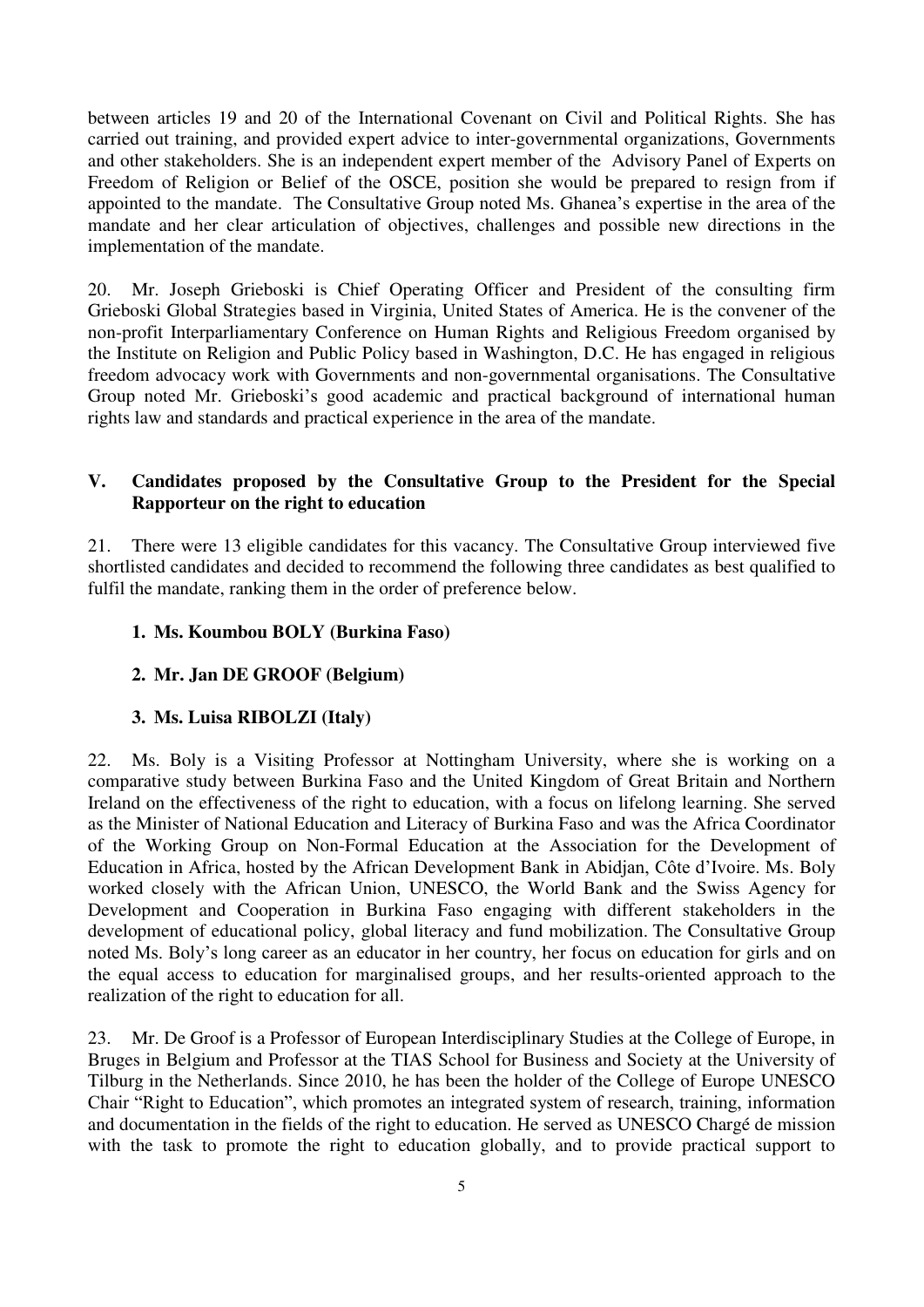countries. Mr. De Groof has provided legal expertise, consultancy and advisory services on education law and education rights to Governments in cooperation with regional and international organizations. The Consultative Group noted Mr. De Groof's strong academic credentials, field experience and cooperation with regional and international organizations in the area of the mandate.

24. Ms. Ribolzi works as an independent evaluation expert for the Tempus Project, the European Union's programme supporting the modernisation of higher education in the Maghreb region. She has served on a number of committees for the Ministry of Education as an advisor, and represented Italy in the Governing Body of the Centre for Educational Research and Innovation of the OECD. She specialised in the institutional aspects of education, has worked extensively with nongovernmental organisations and has published and presented on this subject. The Consultative Group noted her expertise in assessing the quality and adaptability of the education system, and engagement with various stakeholders.

### **VI. Candidates proposed by the Consultative Group to the President for the Special Rapporteur on the situation of human rights in the Democratic People's Republic of Korea**

25. There were seven eligible candidates for this vacancy. The Consultative Group interviewed five shortlisted candidates and decided to recommend the following three candidates as best qualified to fulfil the mandate, ranking them in the order of preference below. Given that two candidates received equal rating in the first position, the Group decided to recommend Mr. Ojea Quintana and Mr. Sob in the first place, listing them alphabetically.

### **1. Mr. Tomás OJEA QUINTANA (Argentina)**  and **Mr. Pierre SOB (Cameroon)**

### **2. Ms. Sonja BISERKO (Serbia)**

26. Mr. Ojea Quintana is a lawyer with extensive experience in the field of human rights. His experience includes working for the Inter-American Commission of Human Rights, the OHCHR in Bolivia, the Argentinian national human rights institution and the non-governmental organization "Abuelas de Plaza de Mayo". He taught human rights at the University of Buenos Aires in Argentina and the University for Peace in Costa Rica. Mr. Ojea Quintana was the former Special Rapporteur on the situation of human rights in Myanmar (2008-2014). The Consultative Group noted Mr. Quintana's extensive direct experience with the functioning of special procedures, and his engagement with a variety of stakeholders, when he established a dialogue with the Government, the opposition and the Myanmar civil society.

27. Mr. Sob is an independent consultant and the founding director and owner of Horizon Learning Link Consulting, a consultancy firm in the field of human rights. His experience includes working for OHCHR Geneva, where he headed the Women's Rights and Gender Section, and serving as a diplomat at the Permanent Mission of Cameroon to the United Nations Office at Geneva. He participated and contributed to the work of regional human rights mechanisms, and advised non-governmental organizations. The Consultative Group noted his experience in supporting capacity-building activities in various countries, especially in the area of gender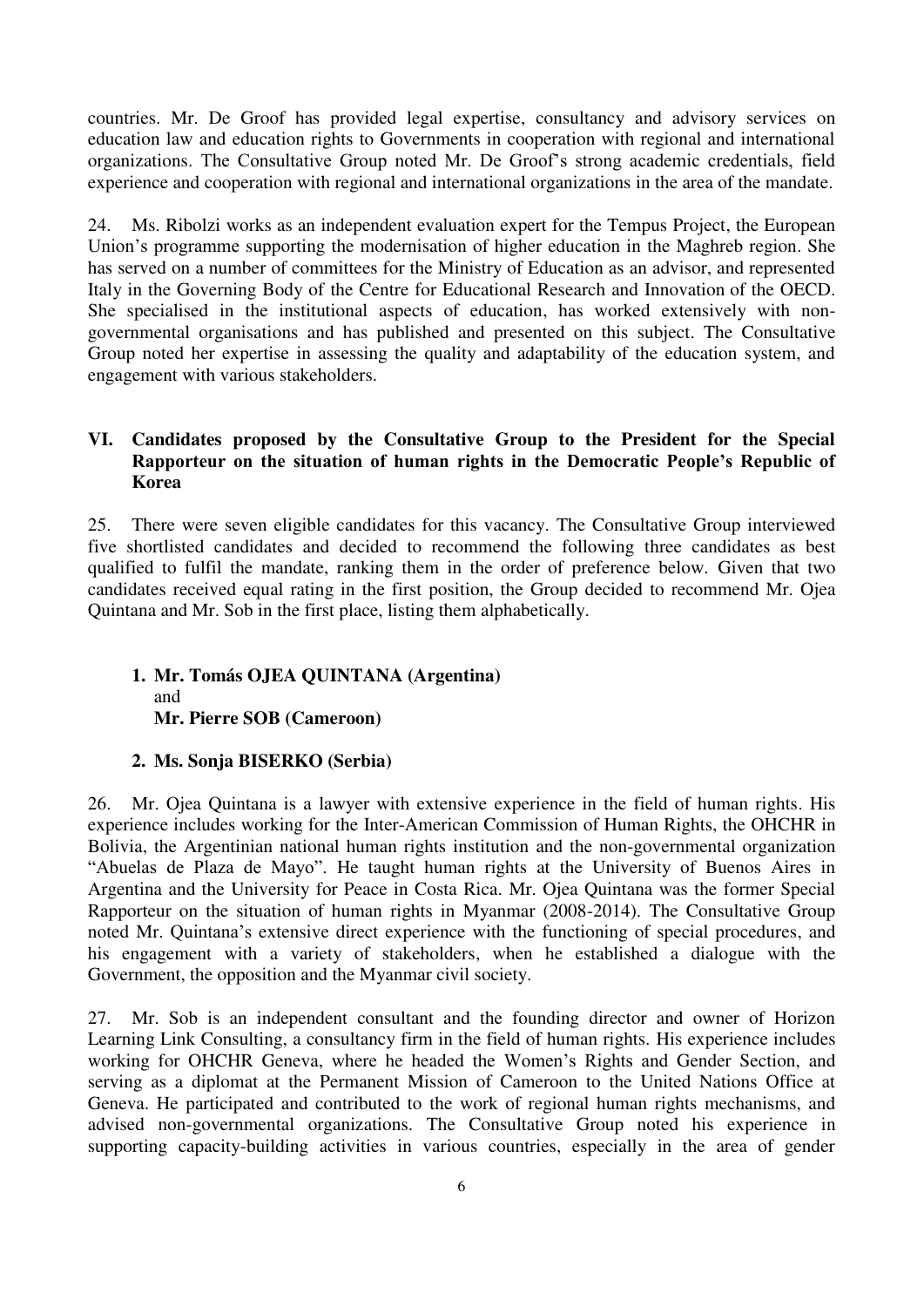equality. Mr. Sob expressed a clear vision for implementing the mandate through cooperation with the concerned Government.

28. Ms. Biserko is the founder and President of the Helsinki Committee for Human Rights in Serbia. She served as a diplomat for the former Yugoslavia and represented her country inter alia at the United Nations Office at Geneva. She has participated in the work of international and regional fora on human rights issues and has written publications including on war crimes in the former Yugoslavia. Ms. Biserko was a member of the Commission of Inquiry on Human Rights in the Democratic People's Republic of Korea (2013-2014), established by the Human Rights Council. The Consultative Group noted her relevant experience in the area of the mandate.

#### **VII. Candidates proposed by the Consultative Group to the President for the Working Group on the issue of human rights and transnational corporations and other business enterprises, member from Western European and other States**

29. There were 20 eligible candidates for this vacancy. The Consultative Group interviewed six shortlisted candidates and decided to recommend the following three candidates as best qualified to fulfil the mandate, ranking them in the order of preference below.

### **1. Ms. Anita RAMASASTRY (United States of America)**

#### **2. Ms. Vanessa ZIMMERMAN (Australia)**

#### **3. Ms. Justine NOLAN (Australia)**

30. Ms. Ramasastry is a Professor of Law and the Director of the Graduate Program in Sustainable International Development at the University of Washington School of Law in the United States of America. She is a research fellow at the Institute for Human Rights and Business, a registered charity in London, United Kingdom of Great Britain and Northern Ireland. Her experience includes senior advisory roles as an expert in the field of business and human rights with the United States Department of Commerce, participating in international and regional human rights fora, such as the first United Nations Forum on Business and Human Rights, and advising civil society organizations on the implementation of the Guiding Principles on Business and Human Rights. She is a founding editor-in-chief of the Business and Human Rights Journal. The Consultative Group noted her extensive experience in the area of the mandate, including her stated ability to build bridges across different positions.

31. Ms. Zimmerman is an international human rights lawyer and works as the Group Human Rights Advisor at Rio Tinto, a multinational metals and mining corporation, where she leads the implementation of their human rights approach at a global level. She clarified that if appointed she would be willing to resign from her current function. She chairs the Human Rights Leadership Group of the Global Compact Network Australia, a business-led network which aims to advance corporate sustainability and the private sector's contribution to sustainable development. She worked as a Legal Advisor to the Special Representative of the Secretary-General on the issue of human rights and transnational corporations and other business enterprises, and assisted in the drafting of the United Nations Guiding Principles on Business and Human Rights. The Consultative Group noted her clear vision on the mandate, aiming to make progress in measurable and deliverable areas.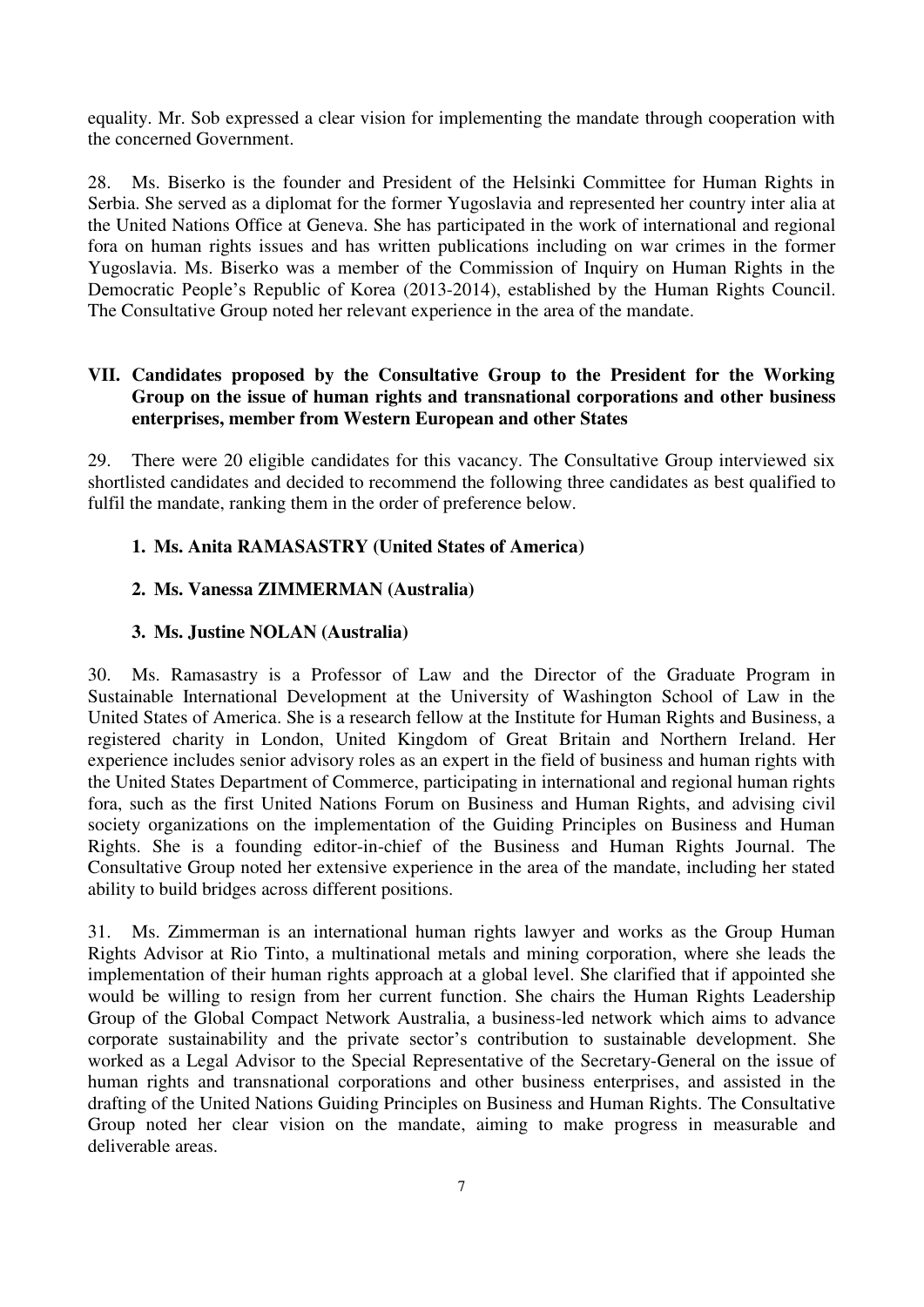32. Ms. Nolan is an Associate Professor of Law and the Deputy Director of the Australia Human Rights Centre at the University of New South Wales, Australia, where she teaches business and human rights, and international human rights law. She was the Business and Human Rights Director at Human Rights First, a non-governmental organization based in New York, United States of America, where she helped establish the Fair Labor Association, a multi-stakeholder initiative to promote and protect workers' rights. She is the co-editor of a textbook entitled *Business and Human Rights: From Principles to Practice*. The Consultative Group noted Ms. Nolan's diverse experience and interest in strengthening the dialogue and coordination among various stakeholders in the field.

\*\*\*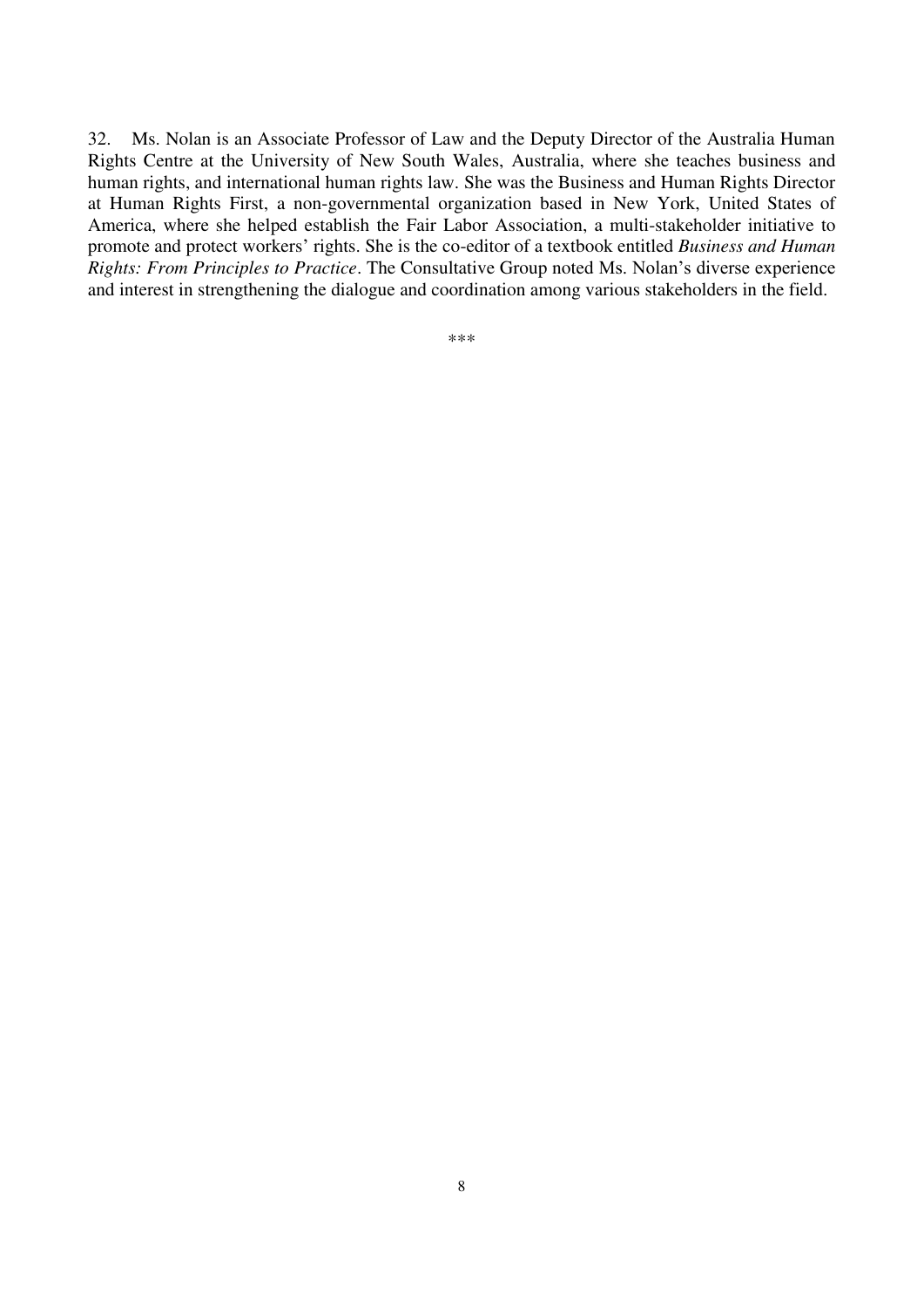| Title and first name | <b>Last name</b>   | <b>Nationality</b>       |
|----------------------|--------------------|--------------------------|
| Mr. Nasser           | <b>AMIN</b>        | Egypt                    |
| Mr. Tahar            | <b>BOUMEDRA</b>    | Algeria                  |
| Ms. Agnes            | <b>CALLAMARD</b>   | France                   |
| Ms. Christina        | <b>CERNA</b>       | United States of America |
| Mr. Suhas            | <b>CHAKMA</b>      | India                    |
| Mr. Mohab            | <b>ELSHORBAGI</b>  | Egypt                    |
| Mr. Roberto          | <b>GARRETÓN</b>    | Chile                    |
| Mr. Jared            | <b>GENSER</b>      | United States of America |
| Ms. Sarah            | <b>KNUCKEY</b>     | Australia                |
| Mr. Nils             | <b>MELZER</b>      | Switzerland              |
| Mr. Jérôme           | <b>NDEREYIMANA</b> | <b>Burundi</b>           |
| Mr. Steven           | <b>RATNER</b>      | United States of America |
| Mr. Horacio          | <b>RAVENNA</b>     | Argentina                |
| Mr. El Hadji Malick  | <b>SOW</b>         | Senegal                  |
| Mr. Shiyan           | <b>SUN</b>         | China                    |
| Ms. Jie              | <b>ZHANG</b>       | China                    |

# **Special Rapporteur on extrajudicial, summary or arbitrary executions**

### **Special Rapporteur on freedom of religion or belief**

| Title and first name | Last name        | <b>Nationality</b>           |
|----------------------|------------------|------------------------------|
| Ms. Nazila           | <b>GHANEA</b>    | United Kingdom of Great      |
|                      |                  | Britain and Northern Ireland |
| Mr. Joseph           | <b>GRIEBOSKI</b> | United States of America     |
| Mr. Jean-Marie       | <b>HEYDT</b>     | Switzerland                  |
| Ms. Elham            | <b>MANEA</b>     | Yemen                        |
| Ms. Khadija          | <b>MOALLA</b>    | Tunisia                      |
| Mr. Mamane           | <b>OUMARIA</b>   | Niger                        |
| Mr. Ahmed            | <b>SHAHEED</b>   | Maldives                     |
| Mr. El Hadji Malick  | SOW              | Senegal                      |
| Ms. Chunli           | <b>ZHANG</b>     | China                        |
| Mr. Ying             | <b>ZHU</b>       | China                        |

 $\overline{a}$ 

<sup>&</sup>lt;sup>3</sup> The list of mandates and candidates is provided in alphabetical order.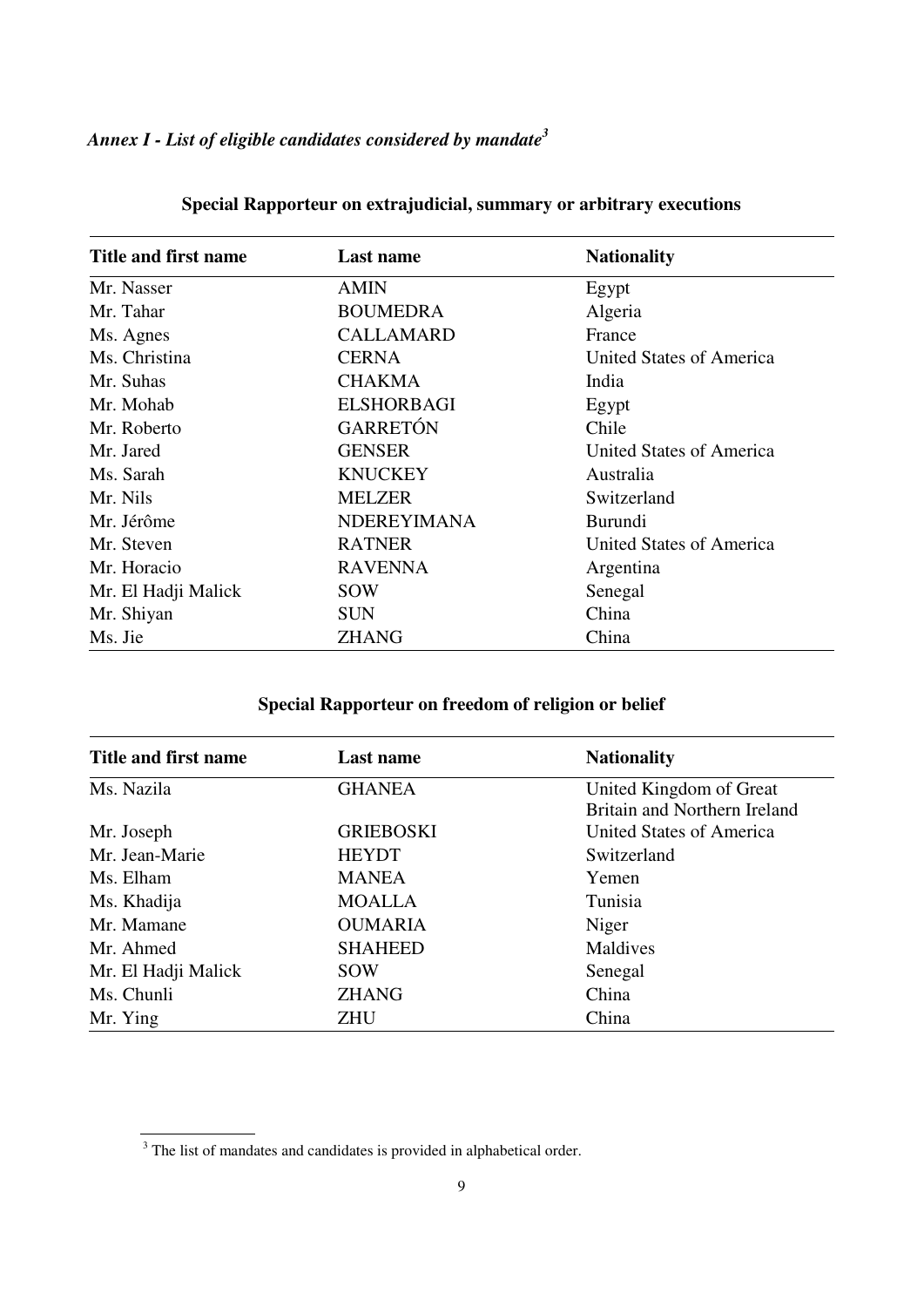| Title and first name | Last name              | <b>Nationality</b>       |
|----------------------|------------------------|--------------------------|
| Mr. Ilias            | <b>BANTEKAS</b>        | Greece                   |
| Ms. Dahmiantee       | <b>BEEHARRY PANRAY</b> | <b>Mauritius</b>         |
| Ms. Koumbou          | <b>BOLY</b>            | Burkina Faso             |
| Mr. Jan              | DE GROOF               | Belgium                  |
| Mr. Ion              | <b>DIACONU</b>         | Romania                  |
| Mr. Jean-Marie       | <b>HEYDT</b>           | Switzerland              |
| Ms. Kai              | <b>KAULULAAU</b>       | United States of America |
| Ms. Haina            | LU                     | China                    |
| Mr. Sunilduth        | <b>MOHITRAM</b>        | <b>Mauritius</b>         |
| Ms. Luisa            | <b>RIBOLZI</b>         | Italy                    |
| Ms. Mansoureh        | <b>SHOJAEE</b>         | Islamic Republic of Iran |
| Ms. Mala             | <b>SINGH</b>           | South Africa             |
| Mr. Wei              | <b>ZHANG</b>           | China                    |

#### **Special Rapporteur on the right to education**

# **Special Rapporteur on the situation of human rights in the Democratic People's Republic of Korea**

| Title and first name | Last name            | <b>Nationality</b>           |
|----------------------|----------------------|------------------------------|
| Ms. Sonja            | <b>BISERKO</b>       | Serbia                       |
| Mr. Sylvester        | <b>MADATING</b>      | Malaysia                     |
| Mr. Tomás            | <b>OJEA QUINTANA</b> | Argentina                    |
| Mr. Bimal            | <b>PATEL</b>         | India                        |
| Mr. Carlos           | <b>PORTALES</b>      | Chile                        |
| Mr. David            | <b>SLINN</b>         | United Kingdom of Great      |
|                      |                      | Britain and Northern Ireland |
| Mr. Pierre           | <b>SOB</b>           | Cameroon                     |

### **Working Group on the issue of human rights and transnational corporations and other business enterprises, member from Western European and other States**

| Title and first name | Last name         | <b>Nationality</b>       |
|----------------------|-------------------|--------------------------|
| Mr. Ilias            | <b>BANTEKAS</b>   | Greece                   |
| Ms. Joanne           | <b>BAUER</b>      | United States of America |
| Ms. Nadia            | <b>BERNAZ</b>     | France                   |
| Mr. John             | <b>BURCHILL</b>   | Canada                   |
| Ms. Michela          | <b>COCCHI</b>     | Italy                    |
| Ms. Teresa           | <b>FOGELBERG</b>  | <b>Netherlands</b>       |
| Ms. Catherine        | <b>KESSEDJIAN</b> | France                   |
| Ms. Sarah            | <b>LABOWITZ</b>   | United States of America |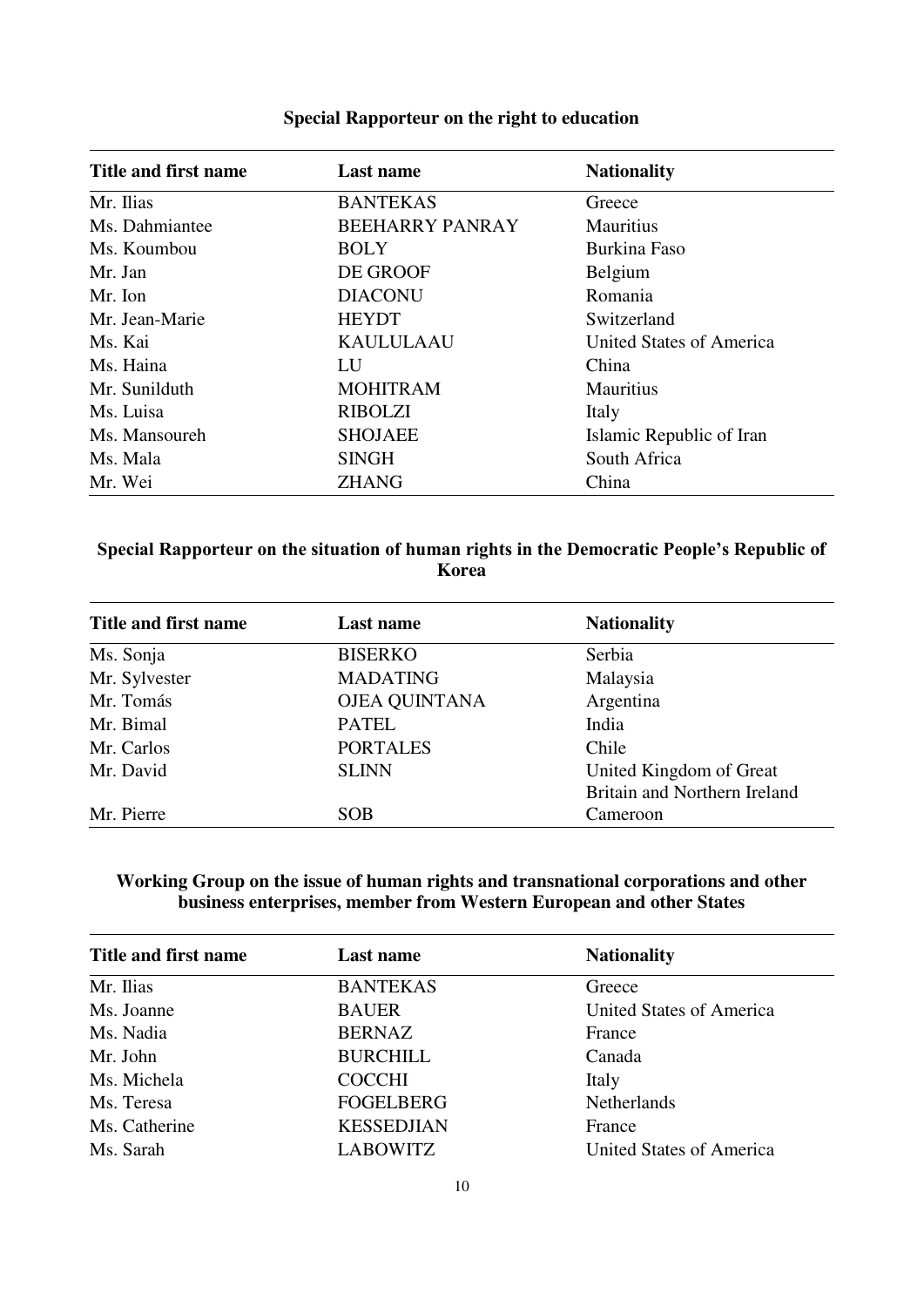| Ms. Lilian Rae       | <b>LINDSAY</b>     | United Kingdom of Great      |
|----------------------|--------------------|------------------------------|
|                      |                    | Britain and Northern Ireland |
| Mr. Wilton           | <b>LITTLECHILD</b> | Canada                       |
| Ms. Jena             | <b>MARTIN</b>      | United States of America     |
| Mr. Robert           | McCORQUODALE       | Australia                    |
| Ms. Justine          | <b>NOLAN</b>       | Australia                    |
| Ms. Claire           | <b>O'BRIEN</b>     | Ireland                      |
| Mr. Oladele          | <b>OSINUGA</b>     | United Kingdom of Great      |
|                      |                    | Britain and Northern Ireland |
| Ms. Geneviève        | <b>PAUL</b>        | Canada                       |
| Ms. Anita            | <b>RAMASASTRY</b>  | United States of America     |
| Ms. Kathleen (Katie) | <b>SHAY</b>        | United States of America     |
| Ms. Elizabeth        | <b>UMLAS</b>       | United States of America     |
| Ms. Vanessa          | <b>ZIMMERMAN</b>   | Australia                    |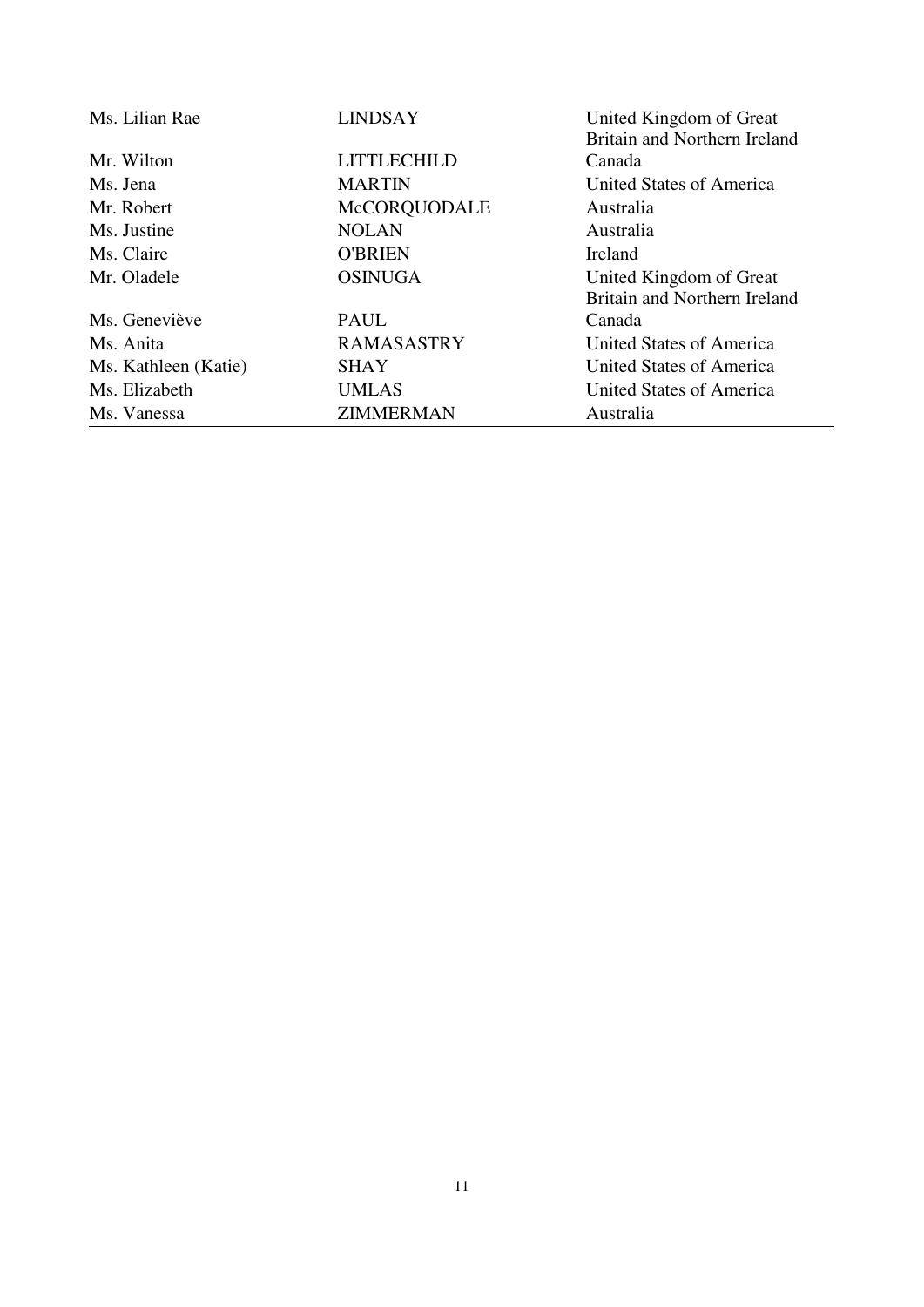# *Annex II – List of shortlisted candidates interviewed by the Consultative Group<sup>4</sup>*

| Title and first name | Last name        | <b>Nationality</b>       |
|----------------------|------------------|--------------------------|
| Mr. Nasser           | <b>AMIN</b>      | Egypt                    |
| Mr. Tahar            | <b>BOUMEDRA</b>  | Algeria                  |
| Ms. Agnes            | <b>CALLAMARD</b> | France                   |
| Mr. Nils             | <b>MELZER</b>    | Switzerland              |
| Mr. Steven           | <b>RATNER</b>    | United States of America |
| Mr. Horacio          | <b>RAVENNA</b>   | Argentina                |

### **Special Rapporteur on extrajudicial, summary or arbitrary executions**

# **Special Rapporteur on freedom of religion or belief**

| Title and first name | Last name        | <b>Nationality</b>           |
|----------------------|------------------|------------------------------|
| Ms. Nazila           | <b>GHANEA</b>    | United Kingdom of Great      |
|                      |                  | Britain and Northern Ireland |
| Mr. Joseph           | <b>GRIEBOSKI</b> | United States of America     |
| Ms. Elham            | <b>MANEA</b>     | Yemen                        |
| Ms. Khadija          | <b>MOALLA</b>    | Tunisia                      |
| Mr. Ahmed            | <b>SHAHEED</b>   | Maldives                     |
| Mr. El Hadji Malick  | <b>SOW</b>       | Senegal                      |
| Ms. Chunli           | <b>ZHANG</b>     | China                        |

### **Special Rapporteur on the right to education**

| Title and first name | Last name       | <b>Nationality</b> |  |
|----------------------|-----------------|--------------------|--|
| Mr. Ilias            | <b>BANTEKAS</b> | Greece             |  |
| Ms. Koumbou          | <b>BOLY</b>     | Burkina Faso       |  |
| Mr. Jan              | DE GROOF        | <b>Belgium</b>     |  |
| Ms. Haina            | LU              | China              |  |
| Ms. Luisa            | <b>RIBOLZI</b>  | Italy              |  |

 $\overline{a}$ 

<sup>&</sup>lt;sup>4</sup> The list of mandates and candidates is provided in alphabetical order.